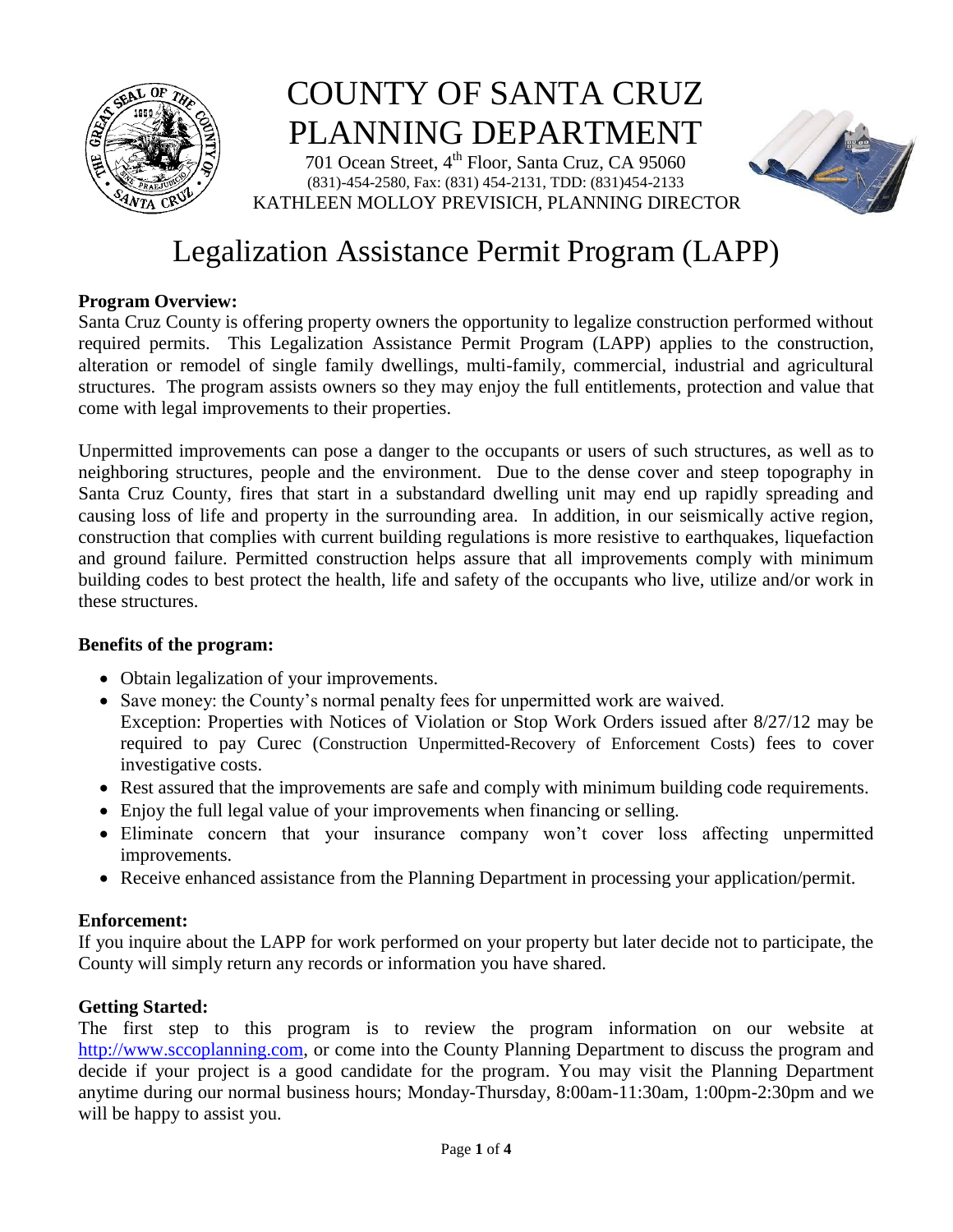#### **Program Guidelines:**

Once you have decided to apply, you can expect to follow these steps to recognize a non-permitted structure:

#### **STEP ONE:**

Fill out the LAPP application form and prepare a simple plot plan to assist us in processing your application.

The plot plan should:

- Be either scaled or dimensioned
- Show the property lines,
- Highlight the areas constructed without permits
- Indicate distances of structures from property lines. (See sample plot plan attached, Figure-1)

The application must indicate the approximate square footage of the structures proposed for legalization.

#### **STEP TWO**:

Bring in your application and plot plan and pay for a "LAPP Special Inspection," (\$471.84, nonrefundable). Once you have your special inspection permit, schedule the inspection for a time that works for you. A County Building Inspector will review your improvements, gather information needed to process your permit, and go through a basic life / safety checklist. This checklist will provide you with a list of any life / safety deficiencies found in your improvements. You will be under no obligation to correct any deficiencies (unless they present an imminent danger to life / safety) if you choose to opt out of the program. If you proceed in the program you will need to address any deficiencies to obtain final approval of your permit.

#### **STEP THREE:**

Once the site inspection has been completed, the County LAPP Specialist will review your application, plot plan and LAPP Special Inspection document. The team will evaluate your project, determine whether a septic clearance is required, and provide you with a list of permit application materials required to complete the process.

#### **STEP FOUR:**

Your LAPP Inspection Report will provide information specific to your case, but the following steps are typically required to recognize a non-permitted structure or addition:

- 1. Usually, the owner will obtain the services of a licensed architect, engineer or designer to review and inspect the existing unpermitted structure or improvements, document the "as built" conditions of the structure and/or site and determine how best to bring the structure and/or site into compliance with minimum structural and energy requirements of the California Building Code and County Code. Where structures do not comply with current standards, the code provides for use of "alternative materials, design and methods of construction."
- 2. The owner will produce or have produced full construction plans (min. 24" x 36") showing "as is" conditions along with any proposed upgrades to bring the structure into compliance.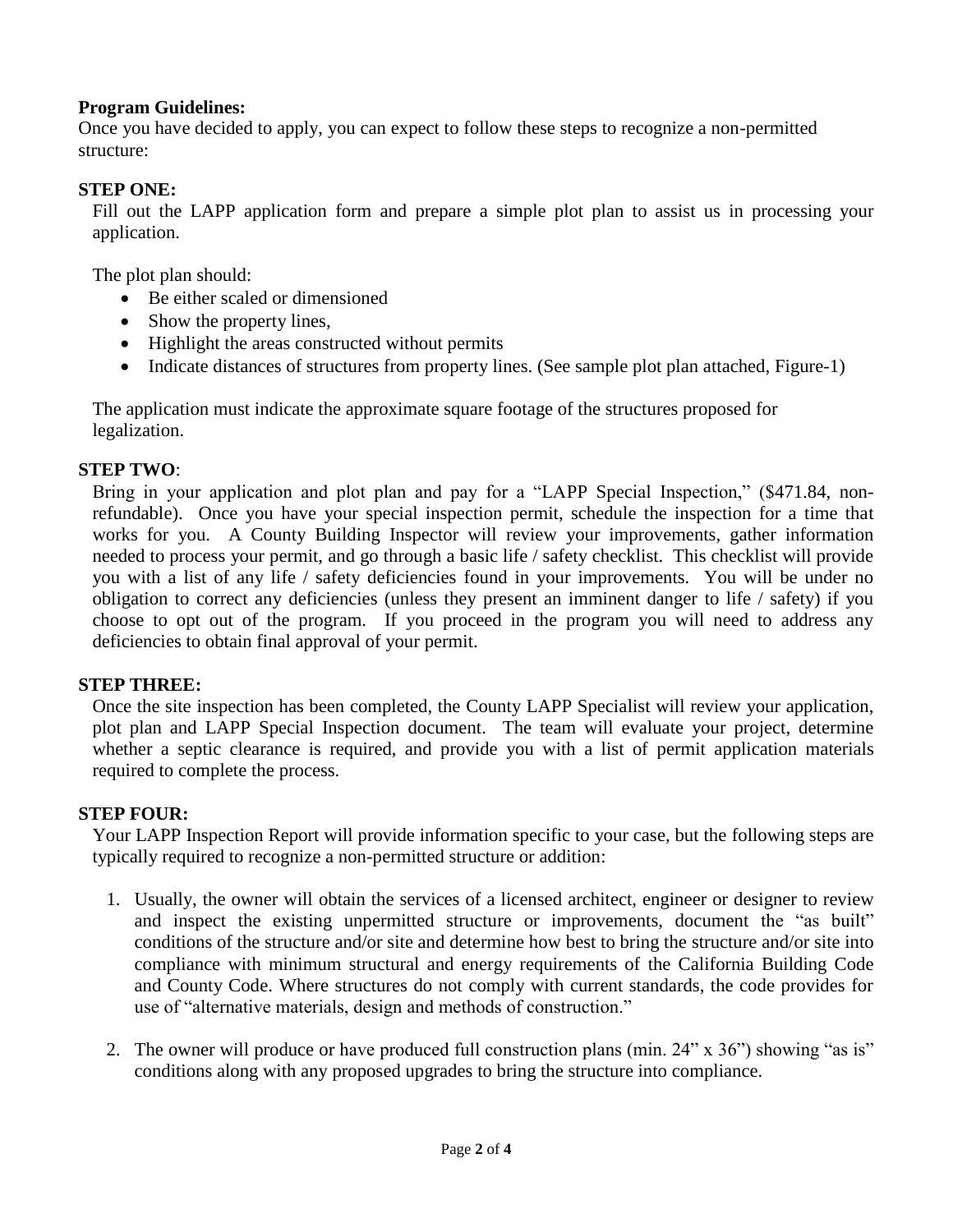- 3. The plans must include a full floor plan showing all usable space, i.e., living room, family room, den, kitchen, bathroom(s), bedrooms, laundry, etc.
- 4. If the property is on a septic system, then Environmental Health Services will review the plans or site to determine whether any septic upgrades are required.
- 5. When complete, the plans will be submitted to the Planning Department for plan check review and approval. This requires the applicant to pay the minimum fees necessary to provide these services, based on "cost recovery" (i.e., the time it will take to check and process your materials). Typically this process may involve a list of plan check corrections that will be sent to you. These corrections must be addressed prior to the County approving the plans and issuing the permit.
- 6. Once any plan check corrections have been addressed and the plans are approved, the applicant will pay any impact fees required (based on the fees in effect at the time the unpermitted construction occurred) and applicable permit fees. A permit will then be issued for the improvements, along with approved plans specifying what is needed for the structure to comply with California Building Code requirements.

#### **STEP FIVE:**

The next step is the building inspection process, where the applicant schedules an inspection with one of our Building Inspectors who verifies that the construction complies with minimum building code requirement, the County Codes and the approved plan. Our inspectors cannot see through walls, so some removal of wall covering will be necessary for verification. The following steps will help guide you through this process:

- 1. The County may ask for specific areas to be exposed for inspection, and will do our best to limit necessity, however the applicant or someone the owner/applicant hires may be required to remove wall covering necessary for the Building Inspector to verify the framing, insulation, electrical, plumbing and/or mechanical is per the approved plan, and to confirm that the structure or improvements meet minimum building code requirements.
- 2. We may also ask for certain ceiling areas to be exposed to verify framing, insulation, electrical, plumbing and mechanical systems if not accessible for inspection through the attic.
- 3. We may ask for certain electrical, plumbing and/or mechanical systems to be tested to verify they are safe, sound and meet minimum building code requirements.
- 4. We will require areas to be "pot-holed" adjacent to the foundation of any new construction so that we may verify depth and width of the foundation. We may also ask that a third party verify that the foundation is reinforced by using pachometer testing.
- 5. For certain areas in the County, the structure may be required to meet high fire severity zone requirements which govern siding, windows, overhangs, roofing and ventilation openings.
- 6. The roof covering must be verified and documented to be a minimum Class-B roofing material.
- 7. The structure must include the following easily upgradable safety features per minimum code requirements; smoke detectors, carbon monoxide alarms, GFCI protected receptacles and AFCI protected circuits.